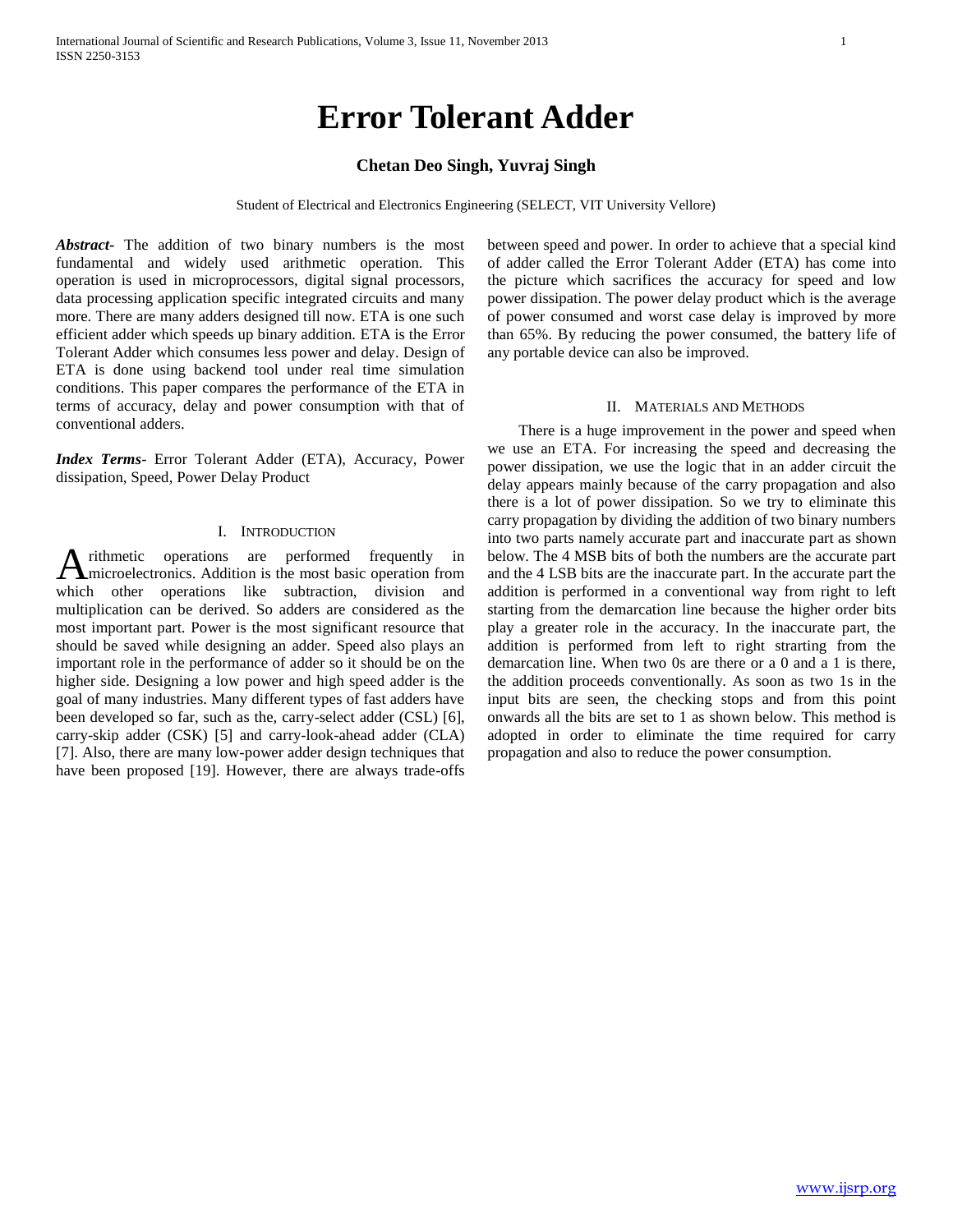

## III. ARCHITECTURE

 The accurate part consists of a conventional adder which performs normal addition. The inaccurate part consists of two parts namely the control block and carry free addition block. Bit B0 serves as the control bit for both accurate and inaccurate parts. If B0 is 1 adder performs the normal addition and if B0 is zero, the line from supply to ground is cut off and hence reducing the power dissipation.

 A 10T conventional full adder is used in the accurate part. It is the inaccurate part that decides the speed, accuracy and the power consumption of the adder. The carry free addition block has 4 modified XOR gates to give sum bits for LSBs. The inaccurate part has a CTL which controls the output of carry free addition block. When both or one of the inputs is zero, CTL is off and as soon as both the inputs are '1' it goes to logic '1'. Hence after this at least one of the inputs is always '1' so we get '1' as the output for any input that comes after this.

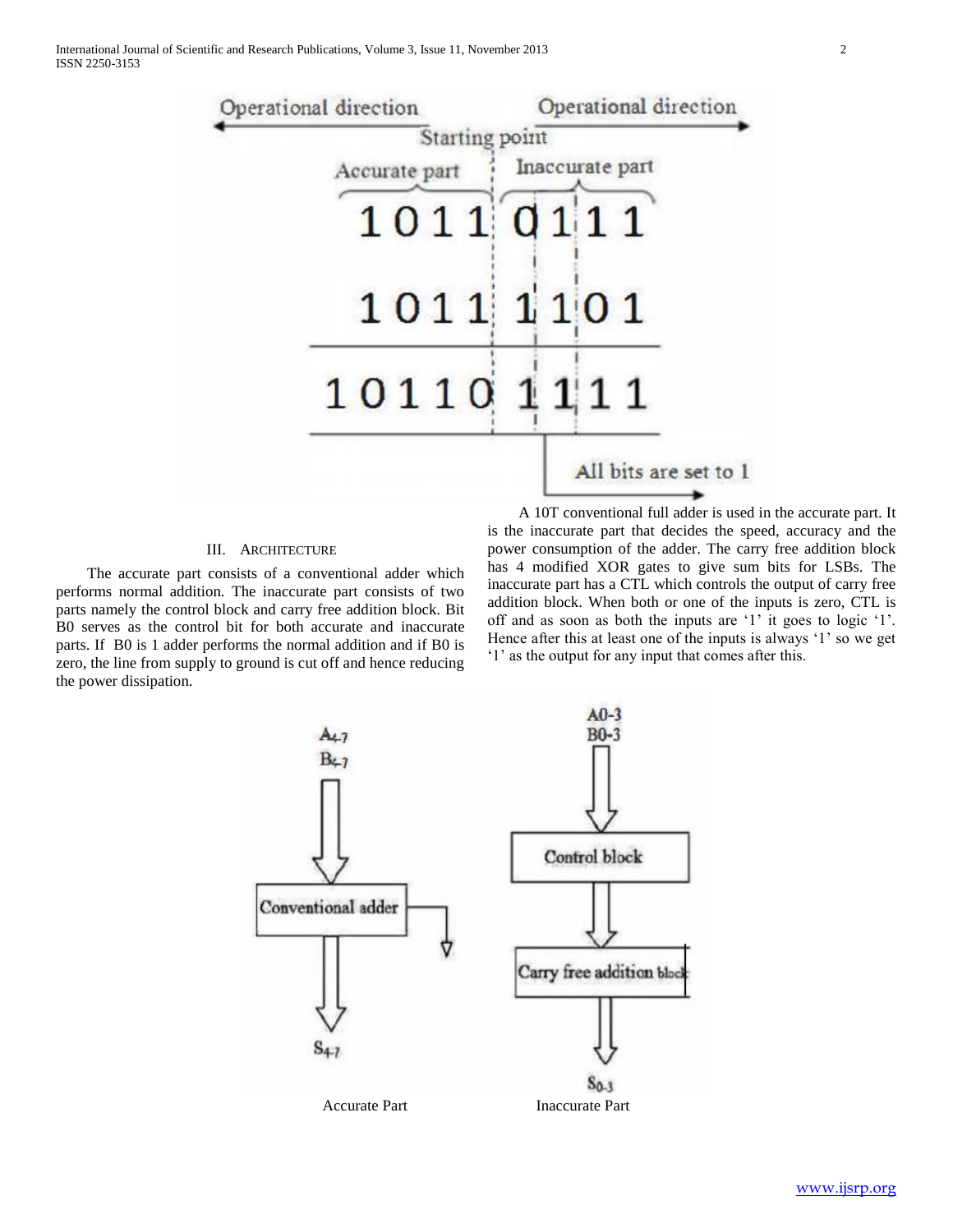International Journal of Scientific and Research Publications, Volume 3, Issue 11, November 2013 3 ISSN 2250-3153



Modified XOR with control

 Error Tolerant Adder is designed for the addition of two 8 bit inputs using the above logic with backend tools that use real time conditions.

### IV. RESULT

 The characteristics such as power consumption, power delay product and speed are studied and compared with other adders and it is observed that all the parameters are considerably improved while using an Error Tolerant Adder.

| Type of<br>Adder | Power<br>(mW) | Delay<br>(n <sub>s</sub> ) | PDP<br>$(\mathbf{p} \mathbf{J})$ | PDP saving<br>(%) | <b>Transistor</b><br>Count |
|------------------|---------------|----------------------------|----------------------------------|-------------------|----------------------------|
| RCA              | 0.22          | 4.04                       | 0.89                             | 66.29             | 896                        |
| CSK              | 0.46          | 2.90                       | 1.33.                            | 77,44             | 1728                       |
| CSL              | 0.60          | 3.06                       | 1.84                             | 83.70             | 2176                       |
| CLA              | 0.51          | 237                        | .2                               | 75.21             | 2208                       |
| ETA              | 0.13          | 181                        | 0.28                             | NA.               | 996                        |

Table comparing the characteristics of different adders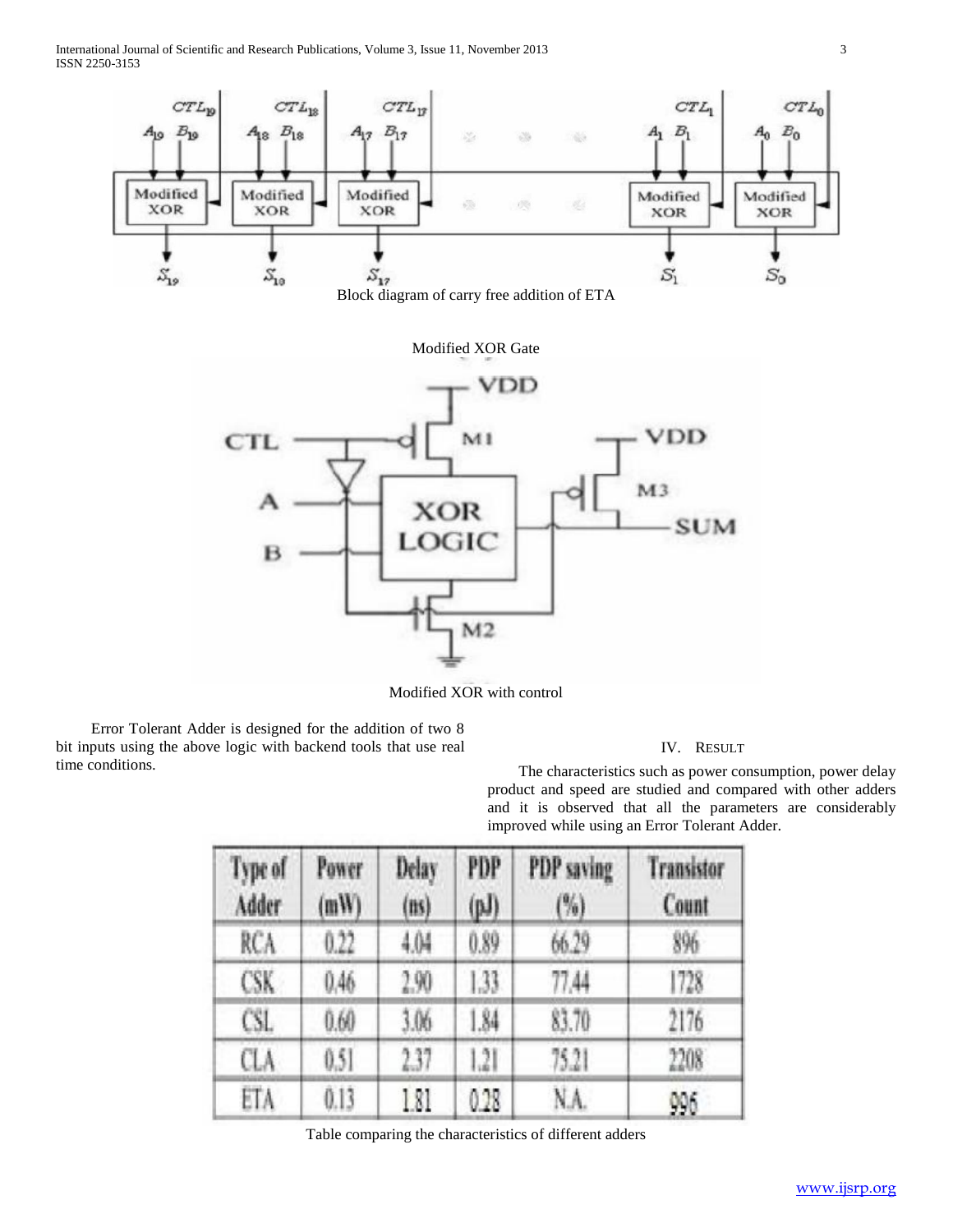

**Output of the XOR Gate**

## V. CONCLUSION

From the above results following conclusions can be made:

- The Error Tolerant Adder has lower power consumption than any other adder.
- The delay is the least in ETA because of the elimination of carry propagation.
- The power delay product is also the least.

 With the advent of portable gadgets, it is the need of the hour to design devices of smaller size, low power consumption and high speed. ETA is the answer to this. With high speed and low power consumption, the battery life of a device can be prolonged extensively.

 This logic has the potential to be used in the multipliers as well in the future.

#### **REFERENCES**

[1] Prabakaran R., Famila S. , Gowri S., Arvind R. "Design of Low Power High Speed VLSI Adder Subsystem" IEEE International conference on advancement in engineering, science and management (ICAESM - 2012) March 30, 31 2012 pp 661-668